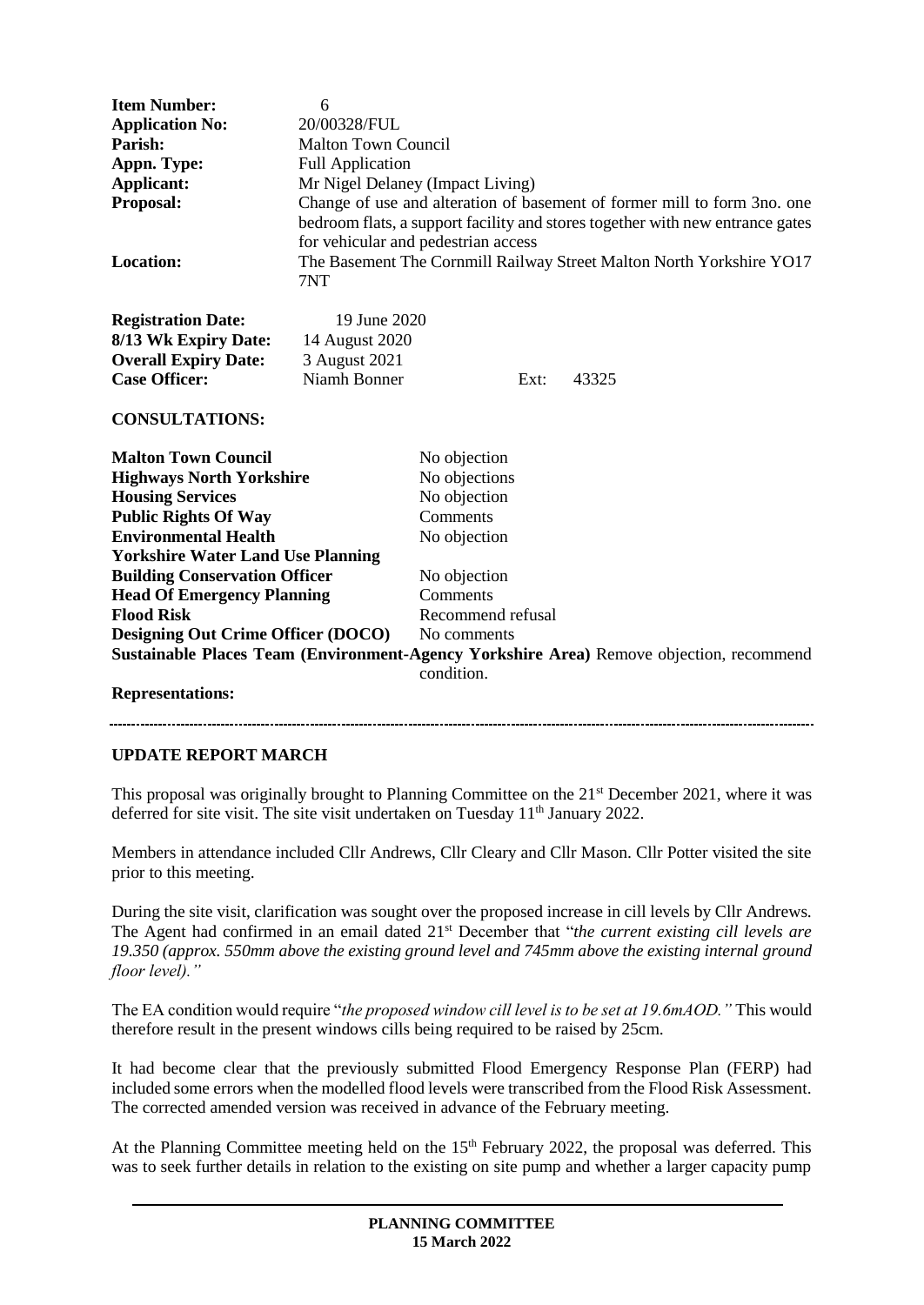could be installed as part of this scheme.

The Agent was asked by the Case Officer to provide a comment in terms of the existing on site pump and its capacity/depth/effectiveness, as well as its overall suitability. They were also asked if a larger diameter pump something that Impact Living are considering or would be prepared to install at the site?

The following technical information was provided to the Agent and Case Officer by Mr Jon Lawrence (their Flood Risk Assessor) on the 2nd March 2022. This is available to view on the annexing. "*The pump on the site is a Semison 490C which I have attached the data sheet for together with two of the photos you kindly provided. I understand the pump is located in a shallow MH about 1.0m deep adjacent the river wall and pumps out through the river wall just below car park level. The pump has a capacity of 600 litres/min [10.0 litres / second] or 38m3/hour for a head of 1.0m.*

*However, the arrangement on the site is a little strange as the pump discharges through the river wall just below car park level and not over the river wall.*

*Therefore if the river is in severe flood the outlet is potentially submerged so the pump discharge rate may be affected.*

*The pump doesn't appear to be connected to the drainage system so I assume it is there to pump out any water that accumulates in the car park area which doesn't discharge via the gravity system on the site into the river.*

*Therefore, if the car park is flooded, and the rising main outlet isn't impeded by flood water in the river channel the pump will remove 38,000 litres of water per hour. If the pump size is increased it would simply remove any accumulated water more quickly."*

The Case Officer responded to note the following on the 2<sup>nd</sup> March 2022: *"Thank you for this information. To check, whilst Jon has helpfully indicated the specification of what is there presently, it would be useful to have a commentary on whether this is believed to be sufficient in a flood event, or as we had discussed, whether a new higher capacity pump would in his view be appropriate here.* 

*Furthermore, the point about the position/level of the existing pump is also noted and the potential that this may impact the pumps efficiency. I believe you were willing to install a greater capacity pump so I would be grateful to know if this is still the intention? If so, I have some questions;* 

- *Would this be positioned so the outlet would be over the wall to avoid impacts on its efficiency?*
- *Can you provide confirmation on any proposed new pumps diameter/spec?*
- *Ideally can you confirm that this would be electric and automatic?*

*If this is the case, would you be willing in principle to agree a condition to secure the provision of an additional permanent pump. "*

The Agent responded to note on the 3rd March 2022 *"Confirmation that the Client is willing in principle to agree to a condition to secure the provision of an additional permanent pump, of which the rising main from the pump will discharge over the wall.*

*We are discussing the additional pump details with MPH Drain Services who installed the non-return valves and will forward details on receipt.*

*We trust everything meets with your approval and should you require any further information please do not hesitate to contact me."*

The Case Officer responded to note on the 3rd March 2022 "*It would be particularly useful if the proposed pump details could be provided in advance of the meeting, or as a minimum the diameter of the pump, pumping capacity, its proposed positioning and means of power and whether this is automatically started in a flood event. The confirmation about the discharge over the wall is useful. "*